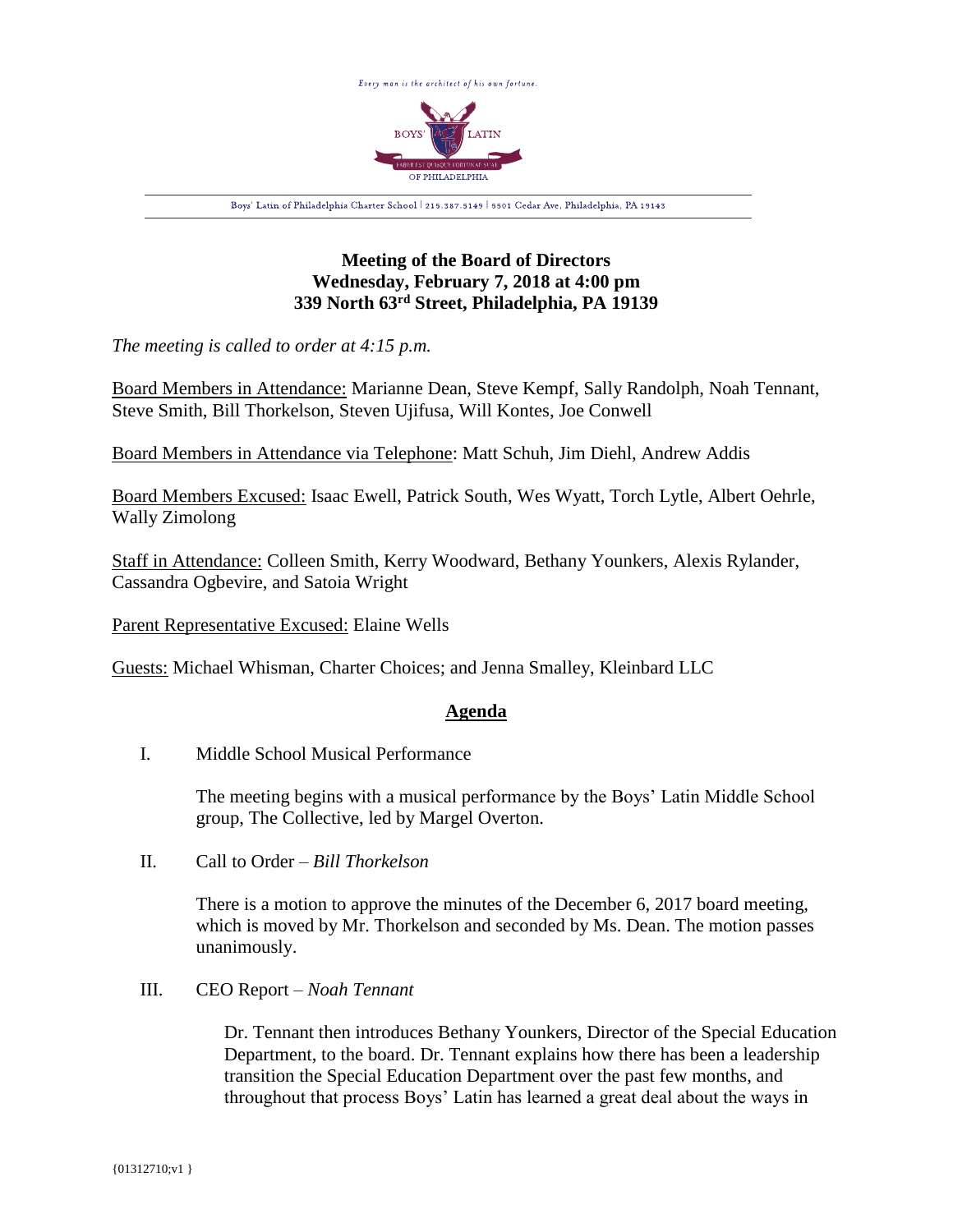which it needs to improve. Dr. Tennant expresses how fortunate Boys Latin is to have Ms. Younkers.

Ms. Younkers begins her presentation, and lists the goals she has for the board today: to identify the needs and trends of special education students, and identify current educational laws governing charter schools. Ms. Younkers explains that 120 students at Boys Latin receive an Individualized Education Program ("IEP"), and gives a breakdown of the number of students per grade. Ms. Younkers describes a growing trend where more students are operating in lower than average and borderline IQ ranges.

Ms. Younkers then details a breakdown of six different student profiles who receive IEPs at Boys' Latin, and the specific challenges each student-type faces. In some cases, these students can come from traumatic pasts and/or turbulent home lives which categorizes them as needing an IEP, despite the student lacking any learning disabilities.

A discussion follows on the expected outcomes for students who fit these profiles, in terms of graduation, future success and relationships with other students. Ms. Younkers explains the different expectations for the various profiles, and how Boys' Latin tries to track the success of its former students who had received an IEP.

Ms. Younkers then transitions to special education laws and regulations, beginning with the Individuals with Disabilities Education Act of 2004 ("IDEA") and Section 504 of the Rehabilitation Act. Ms. Younkers explains that under the Americans with Disabilities Act ("ADA"), all charter schools must comply with state and federal laws. IDEA provides that all students will disabilities receive free and appropriate public education with supplemental aids and services, as all children have to be given public education free of charge. Boys' Latin must then provide these services.

Ms. Younkers explains how Boys' Latin cannot limit or deny admission on any basis, and cannot discriminate against a student on the basis of disability. Ms. Younkers states that the number of special education students in Boys' Latin's program has nearly doubled in the past four years from eight to 15 percent.

Ms. Younkers continues through the current trends and challenges, including in staffing—Boys' Latin has had a difficult time retaining talented special education teachers, as the turnover rate is high. Ms. Younkers explains that every student's IEP is evaluated every year, and Boys' Latin's special education team faces a constant battle with timelines to stay in compliance.

Three teachers at Boys' Latin then speak, Alexis Rylander (science teacher), Cassandra Ogbevire (algebra teacher), and Satoia Wright (English lit teacher). Ms. Rylander explains how she has created an online platform so students have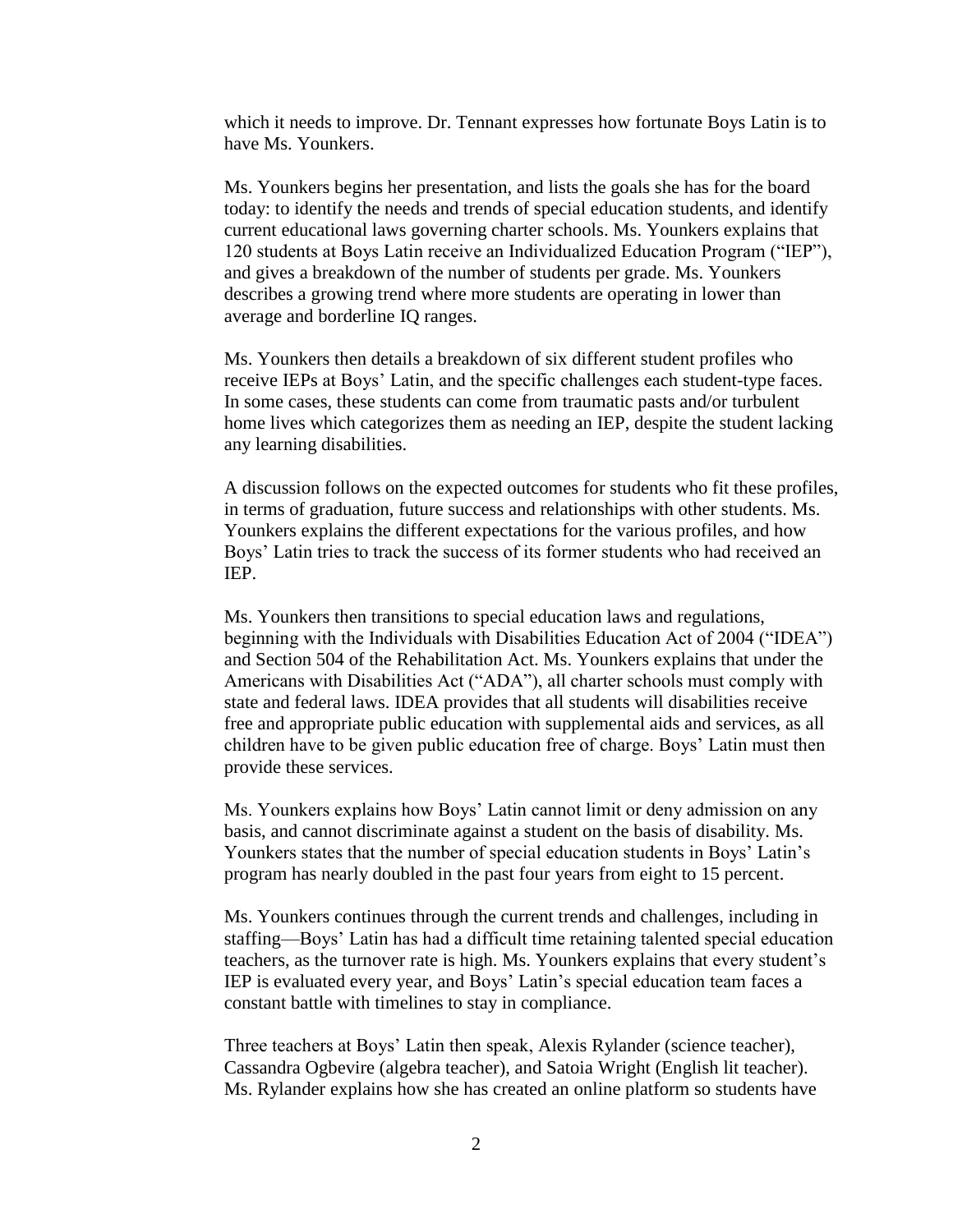24-hour access to the curriculum. Ms. Rylander altered her classroom to accommodate IEP students, and currently has ten IEP students in danger of failing.

Dr. Tennant adds that general education teachers go to great lengths to connect with all students, but strict documentation requirements leave the school ripe for litigation.

Ms. Ogbevire explains that she is not certified as a special education teacher, but that she teaches to serve all students. Ms. Ogbevire uses online platforms, and needs to conduct her own research as it is her responsibility to make sure the students are continuously progressing. Ms. Wright states that she has students with mixed abilities, and works with graphic organizers which are helpful for students with IEPs. Ms. Wright notes that IEP students have great strengths, as one has the highest grade in her class.

Ms. Younkers concludes her presentation.

Dr. Tennant continues to the importance of relationships, and directs the board to a handout regarding Dr. Joseph Nelson. Dr. Tennant explains that part of Boys' Latin's brand is how to best serve boys: Dr. Nelson taught a session on relational teaching and serving boys of color. Dr. Nelson believes that on the middle school level, boys' relationships with teachers are key as the teacher is the "relationship manager." The teacher owns the responsibility and is required to give more to make sure these students succeed. If a teacher sees a student doing what they are not supposed to, the teacher should reach out and go above and beyond to make sure the boy does what he is supposed to. Dr. Nelson stresses personal advocacy, where teachers serve as an ally to the students by establishing common ground and accommodating opposition. Dr. Nelson is open to working with students more, and has invited Boys' Latin students to see his Swarthmore classroom. Boys' Latin hopes this collaboration will be an ongoing relationship.

Dr. Tennant then gives an update on Boys' Latin relationship with City Hall and the School Reform Commissions ("SRC"). Dr. Tennant states that there are a lot of upcoming changes which will effect Boys' Latin. Mayor Kenney visited Boys' Latin in January 10, and the school is grateful for the visit. On January 30, 400 charter school stakeholders from across the city went to City Hall demanding transparency and expediency in the charter renewal process and discussing the limitations around Policy 406.

A discussion follows on how the new school board governing body will be formed, and any effects on Boys' Latin. Dr. Tennant adds that Dave Hardy applied to be on the new school board.

Dr. Tennant concludes his presentation.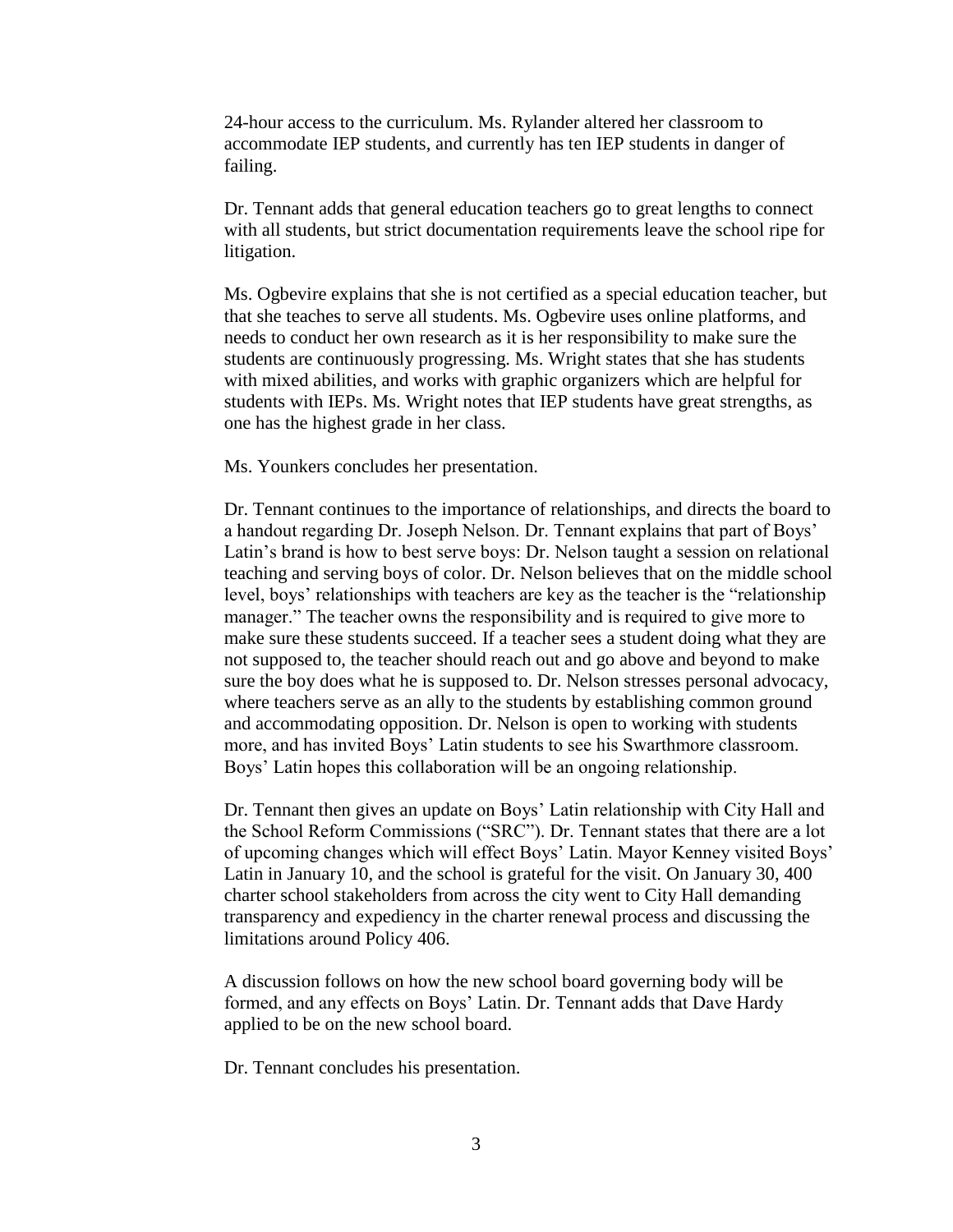### IV. Board Committee Reports

#### a. Financial Report – *Will Kontes and Kerry Woodward*

Mr. Kontes begins by stating that the finance committee had a productive meeting two weeks prior to the board meeting, and thanks its members for their time and input. Mr. Kontes explains that the committee spent the majority of the time talking about the impact of special education funding in relation to the budget. Mr. Kontes is grateful to Ms. Woodward and her staff for figuring out that Boys' Latin was not getting fully reimbursed for a number of special education students. The next step was then to make sure those students get the support they need. Mr. Kontes explains the challenge that the number of children is increasing, which is trending towards a district-wide average

Ms. Woodward explains that she prepared a budget revision allocating more to additional staff to: i) process IEPs more effectively and get paid correctly; and ii) limit liability by doing the job correctly and improve the overall educational environment for the students. Ms. Woodward describes the bottom line that Boys' Latin needs more special education staff to accomplish these goals.

Mr. Kontes describes other issues discussed by the finance committee, including a review of benefits and insurance. The Boys' Latin Foundation was also discussed, along with how other charter schools handle their foundations. Mr. Kontes states that the committee also discussed long term facilities financing, and the possibility of a capital campaign.

Mr. Kontes concludes his presentation.

### b. Development – *Marianne Dean and Colleen Smith*

Ms. Dean begins by sharing the good news that Boys' Latin has received over \$1 million to date, which is eight percent more than the budgeted fundraising goal. Ms. Dean explains this increase is driven by a successful annual appeal, which keeps getting better every year. Ms. Dean urges the board for 100 percent board participation. Continuing, Ms. Dean states that 38 percent of contributions are from EITC, with 12 percent from grants, four percent from the event and 46 percent from individual giving.

Ms. Smith adds that to date, Boys' Latin has raised close to \$90,000 for the event, which is 30 percent of the overall goal. Ms. Smith thanks the honorees, Marianne Dean and Joe Conwell, for this early success. Ms. Smith states that 800 invites will be sent in March, and the committee has great fundraising momentum.

Ms. Dean gives kudos to Ms. Woodward for naming this year's event, "Let's Hear It for the Boys." Ms. Dean states that the Patron's Event will lead up to the event in March, and thanks the generous hosts. Ms. Dean thanks both Ms. Woodward and Ms. Smith for their hard work, along with Mr. South for agreeing to take on the position of Development Chair next year. Ms. Dean states that Mr.